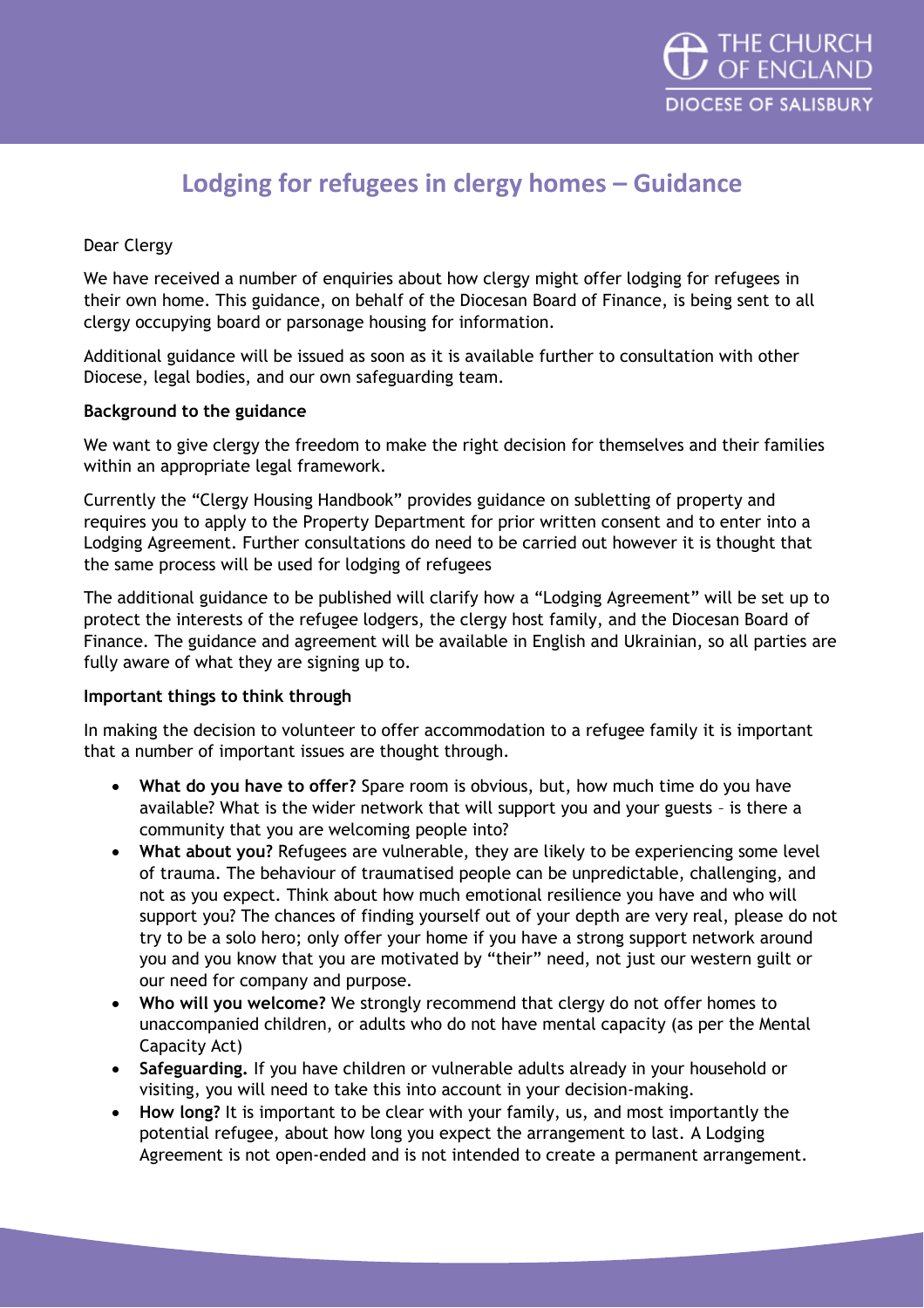#### **Next Steps**

1. If you are considering offering accommodation to a refugee and have expressed interest then you should fill in the attached form and email it to the Property Department as soon as possible and also copy into the email your Archdeacon, so they are fully aware. Email = [property.dept@salisbury.anglican.org](mailto:property.dept@salisbury.anglican.org)

The form requests the immediate important information, such as which room(s) you are proposing to use, for how long, and for how many people. How many adults and children are in the house currently?

- 2. The Property Department will check to see if there are restrictions on the use of the property, if the room(s) are suitable and if there are any planning or building regulation issues. This should be a quick desktop exercise.
- 3. Once we know that the number of Clergy properties that are available and are also suitable, should an approach be made, a decision can be made by the DBF and where agreed arrangements can then be made to set up the Lodging Agreements and offer accommodation.